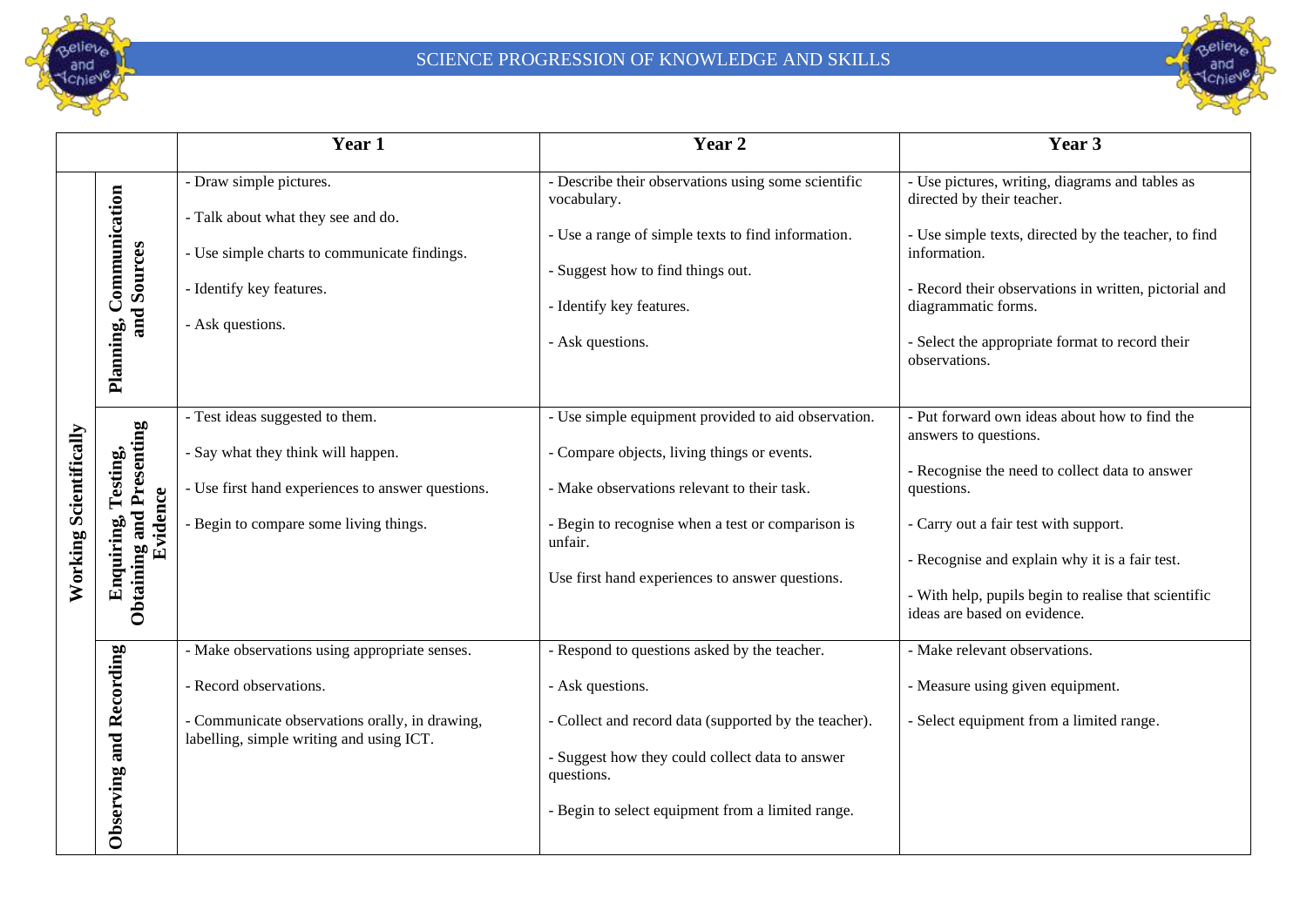



|                        |             | Year 1                                        | Year 2                                                                       | Year 3                                                                                                      |
|------------------------|-------------|-----------------------------------------------|------------------------------------------------------------------------------|-------------------------------------------------------------------------------------------------------------|
|                        | valuating   | - Make simple comparisons and groupings.      | - Say what has happened.                                                     | - Begin to offer explanations for what they see and<br>communicate in a scientific way what they have found |
|                        |             | - Say what has happened.                      | - Say what their observations show and whether it<br>was what they expected. | out.                                                                                                        |
| Working Scientifically | 덕           | - Say whether what has happened was what they |                                                                              | - Begin to identify patterns in recorded measurements.                                                      |
|                        | and         | expected.                                     | - Begin to draw simple conclusions and explain                               |                                                                                                             |
|                        |             |                                               | what they did.                                                               | - Suggest improvements in their work evaluate their                                                         |
|                        | Φ           |                                               |                                                                              | findings.                                                                                                   |
|                        |             |                                               | - Begin to suggest improvements in their work.                               |                                                                                                             |
|                        | videnc      |                                               |                                                                              |                                                                                                             |
|                        | 囟           |                                               |                                                                              |                                                                                                             |
|                        |             |                                               |                                                                              |                                                                                                             |
|                        |             |                                               |                                                                              |                                                                                                             |
|                        | Considering |                                               |                                                                              |                                                                                                             |
|                        |             |                                               |                                                                              |                                                                                                             |
|                        |             |                                               |                                                                              |                                                                                                             |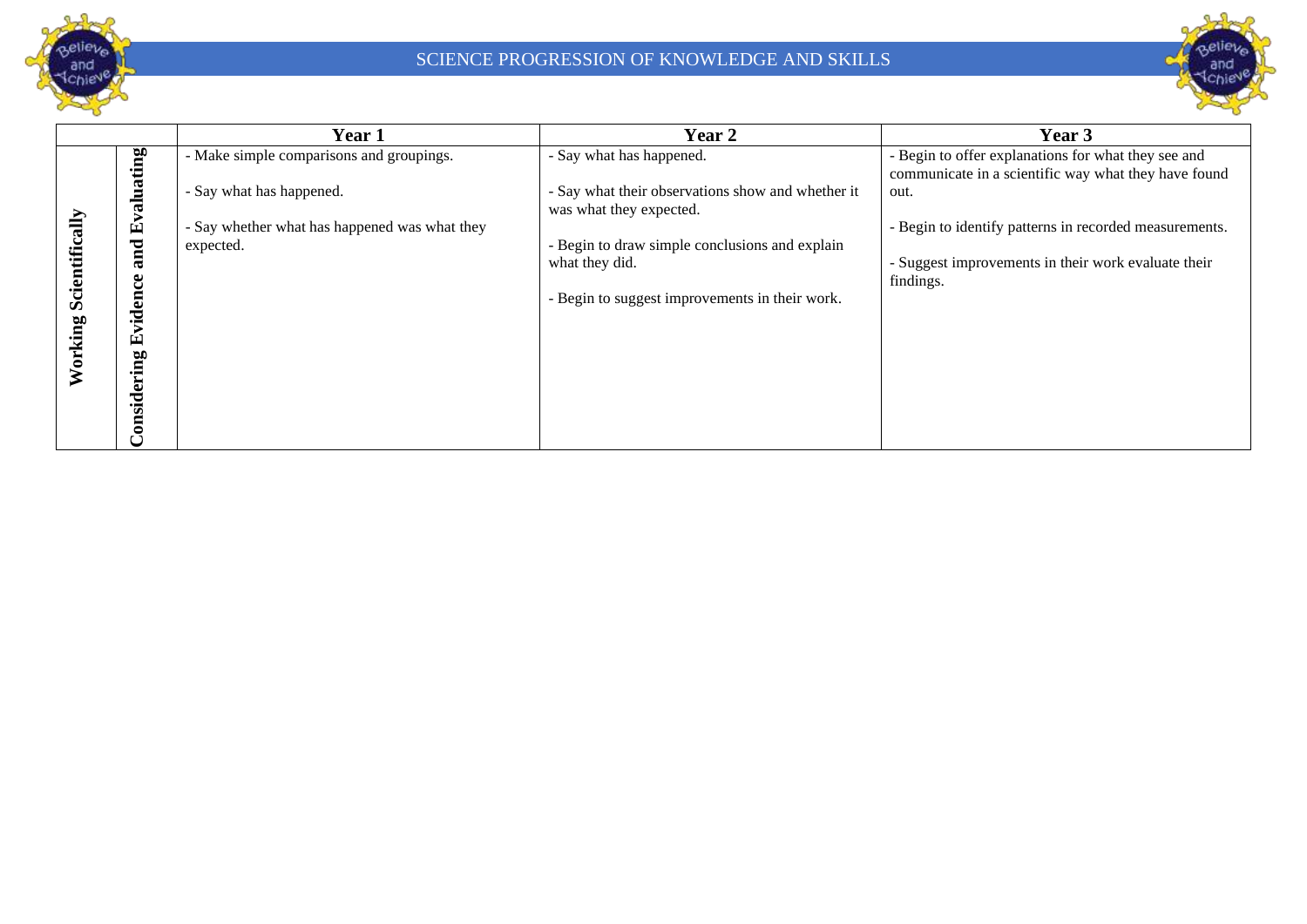

## SCIENCE PROGRESSION OF KNOWLEDGE AND SKILLS



|                        |                                                                   | Year 4                                                                                                                                                                                                                                                                                                                                                                             | Year 5                                                                                                                                                                                                                                                     | Year 6                                                                                                                                                                                                                                                                                                    |
|------------------------|-------------------------------------------------------------------|------------------------------------------------------------------------------------------------------------------------------------------------------------------------------------------------------------------------------------------------------------------------------------------------------------------------------------------------------------------------------------|------------------------------------------------------------------------------------------------------------------------------------------------------------------------------------------------------------------------------------------------------------|-----------------------------------------------------------------------------------------------------------------------------------------------------------------------------------------------------------------------------------------------------------------------------------------------------------|
|                        | Communication<br>and Sources<br>Planning,                         | - Draw simple pictures.<br>- Talk about what they see and do.<br>- Use simple charts to communicate findings.<br>- Identify key features.<br>- Ask questions.                                                                                                                                                                                                                      | - Describe their observations using some scientific<br>vocabulary.<br>- Use a range of simple texts to find information.<br>- Suggest how to find things out.<br>- Identify key features.<br>- Ask questions.                                              | - Use pictures, writing, diagrams and tables as<br>directed by their teacher.<br>- Use simple texts, directed by the teacher, to find<br>information.<br>- Record their observations in written, pictorial and<br>diagrammatic forms.<br>- Select the appropriate format to record their<br>observations. |
| Working Scientifically | Presenting<br>Testing,<br>Evidence<br>Obtaining and<br>Enquiring, | - With help, pupils begin to realise that scientific ideas<br>are based on evidence.<br>- Show in the way they perform their tasks how to vary<br>one factor while keeping others the same.<br>- Decide on an appropriate approach in their own<br>investigations to answer questions.<br>- Describe which factors they are varying and which<br>will remain the same and say why. | - Use previous knowledge and experience combined<br>with experimental evidence to provide scientific<br>explanations.<br>- Recognise the key factors to be considered in<br>carrying out a fair test.                                                      | - Describe evidence for a scientific idea.<br>- Use scientific knowledge to identify an approach<br>for an investigation.<br>- Explain how the interpretation leads to new ideas.                                                                                                                         |
|                        | Observing and Recording                                           | - Carry out measurement accurately.<br>- Make a series of observations, comparisons and<br>measurements.<br>- Select and use suitable equipment.<br>- Make a series of observations and measurements<br>adequate for the task.                                                                                                                                                     | - Make a series of observations, comparisons and<br>measurements with increasing precision.<br>- Select apparatus for a range of tasks.<br>- Plan to use apparatus effectively.<br>- Begin to make repeat observations and measurements<br>systematically. | - Measure quantities with precision using fine – scale<br>divisions.<br>- Select and use information effectively.<br>- Make enough measurements or observations for the<br>required task.                                                                                                                 |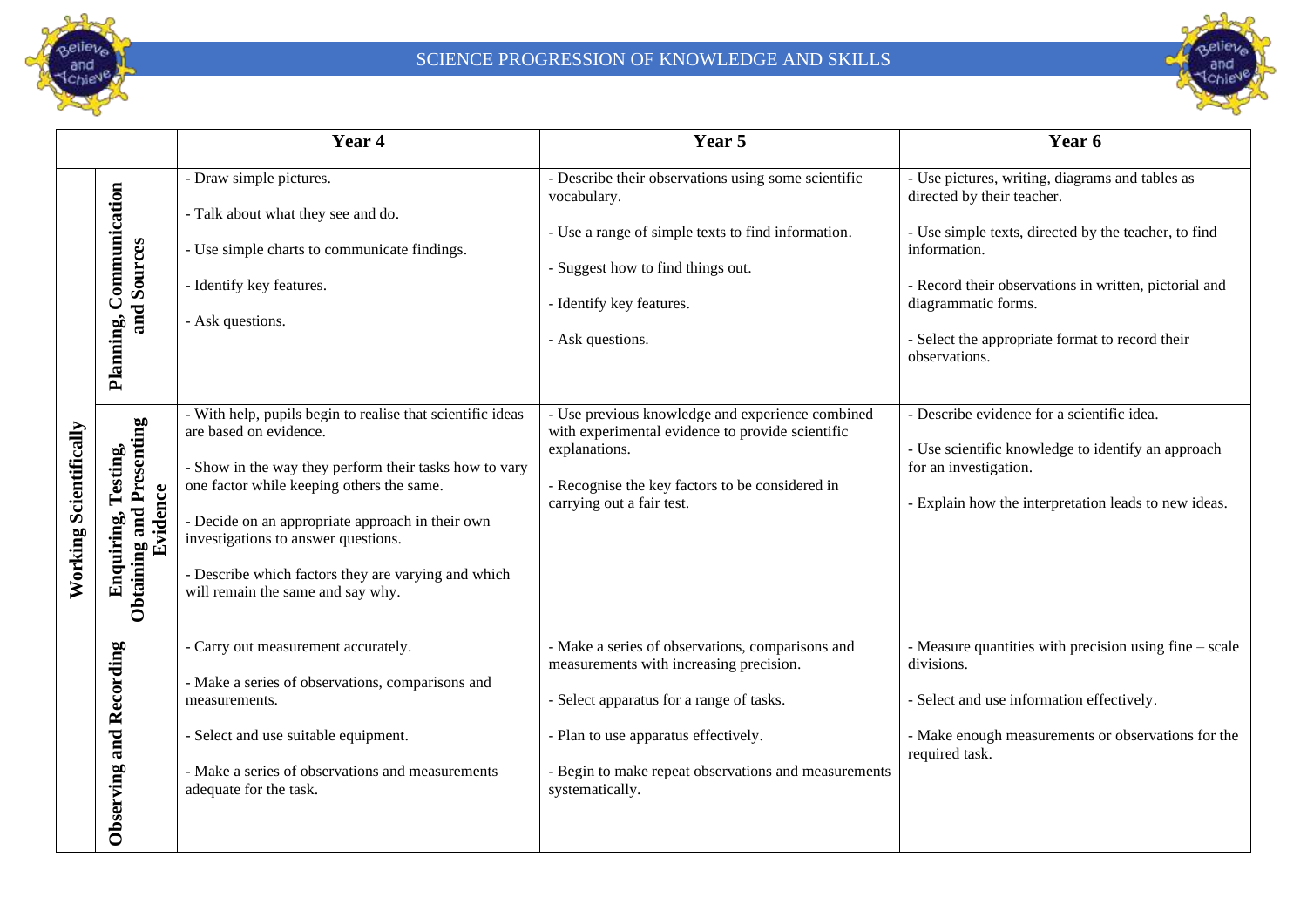



|                                                    | Year 4                                                | Year 5                                                                                                                                                                                                                        | Year 6                                                               |
|----------------------------------------------------|-------------------------------------------------------|-------------------------------------------------------------------------------------------------------------------------------------------------------------------------------------------------------------------------------|----------------------------------------------------------------------|
| aluating                                           | - Predict outcomes using previous experience and      | - Make predictions based on their scientific                                                                                                                                                                                  | - Make reasoned suggestions on how to improve                        |
|                                                    | knowledge and compare with actual results.            | knowledge and understanding.                                                                                                                                                                                                  | working methods.                                                     |
| $\mathbf{E}$                                       | Begin to relate their conclusions to scientific       | - Draw conclusions that are consistent with the                                                                                                                                                                               | - Show how interpretation of evidence leads to new                   |
|                                                    | knowledge and understanding.                          | evidence.                                                                                                                                                                                                                     | ideas.                                                               |
| and<br>$\bullet$<br>ల<br>viden<br>囟<br>Considering | - Suggest improvements in their work, giving reasons. | - Relate evidence to scientific knowledge and<br>understanding.<br>- Offer simple explanations for any differences in<br>their results.<br>- Make practical suggestions about how their<br>working methods could be improved. | - Explain conclusions, showing understanding of<br>scientific ideas. |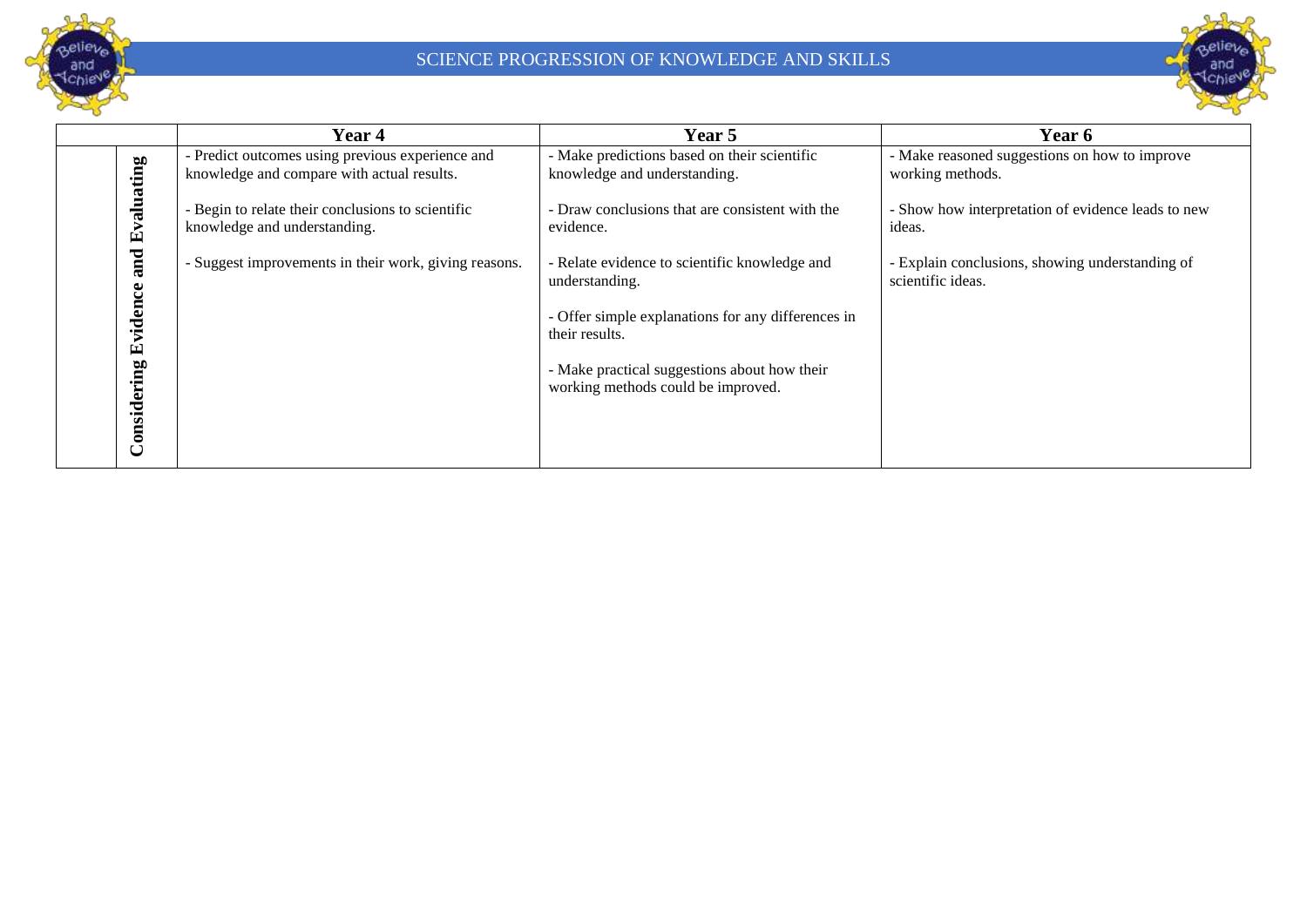



|                           | Year 1                                                                                                                                                                                                                                                                                                                                                                                                                                                                                           | Year 2                                                                                                                                                                                                                                                                                                                             | Year 3                                                                                                                                                                                                                                                                                                                                                                                                                                                                                                            |
|---------------------------|--------------------------------------------------------------------------------------------------------------------------------------------------------------------------------------------------------------------------------------------------------------------------------------------------------------------------------------------------------------------------------------------------------------------------------------------------------------------------------------------------|------------------------------------------------------------------------------------------------------------------------------------------------------------------------------------------------------------------------------------------------------------------------------------------------------------------------------------|-------------------------------------------------------------------------------------------------------------------------------------------------------------------------------------------------------------------------------------------------------------------------------------------------------------------------------------------------------------------------------------------------------------------------------------------------------------------------------------------------------------------|
| <b>Plants</b>             | - Identify and name a variety of common wild and<br>garden plants, including deciduous and evergreen trees.<br>Identify and describe the basic structure of a variety of<br>common flowering plants, including trees.                                                                                                                                                                                                                                                                            | - Observe and describe how seeds and bulbs grow into<br>mature plants.<br>- Find out and describe how plants need water, light and<br>a suitable temperature to grow and stay healthy.                                                                                                                                             | - Identify and describe the functions of different parts of<br>flowering plants: roots, stem/trunk, leaves and flowers.<br>Explore the requirements of plants for life and growth<br>(air, light, water, nutrients from soil, and room to grow)<br>and how they vary from plant to plant.<br>- Investigate the way in which water is transported within<br>plants.<br>- Explore the part that flowers play in the life cycle of<br>flowering plants, including pollination, seed formation<br>and seed dispersal. |
| Animals, including Humans | Identify and name a variety of common animals<br>including fish, amphibians, reptiles, birds and mammals.<br>Identify and name a variety of common animals that are<br>carnivores, herbivores and omnivores.<br>Describe and compare the structure of a variety of<br>common animals (fish, amphibians, reptiles, birds and<br>mammals, including pets).<br>Identify, name, draw and label the basic parts of the<br>human body and say which part of the body is associated<br>with each sense. | - Notice that animals, including humans, have offspring<br>which grow into adults.<br>- Find out about and describe the basic needs of animals,<br>including humans, for survival (water, food and air).<br>- Describe the importance for humans of exercise, eating<br>the right amounts of different types of food, and hygiene. | - Identify that animals, including humans, need the right<br>types and amount of nutrition, and that they cannot make<br>their own food; they get nutrition from what they eat.<br>- Identify that humans and some other animals have<br>skeletons and muscles for support, protection and<br>movement.                                                                                                                                                                                                           |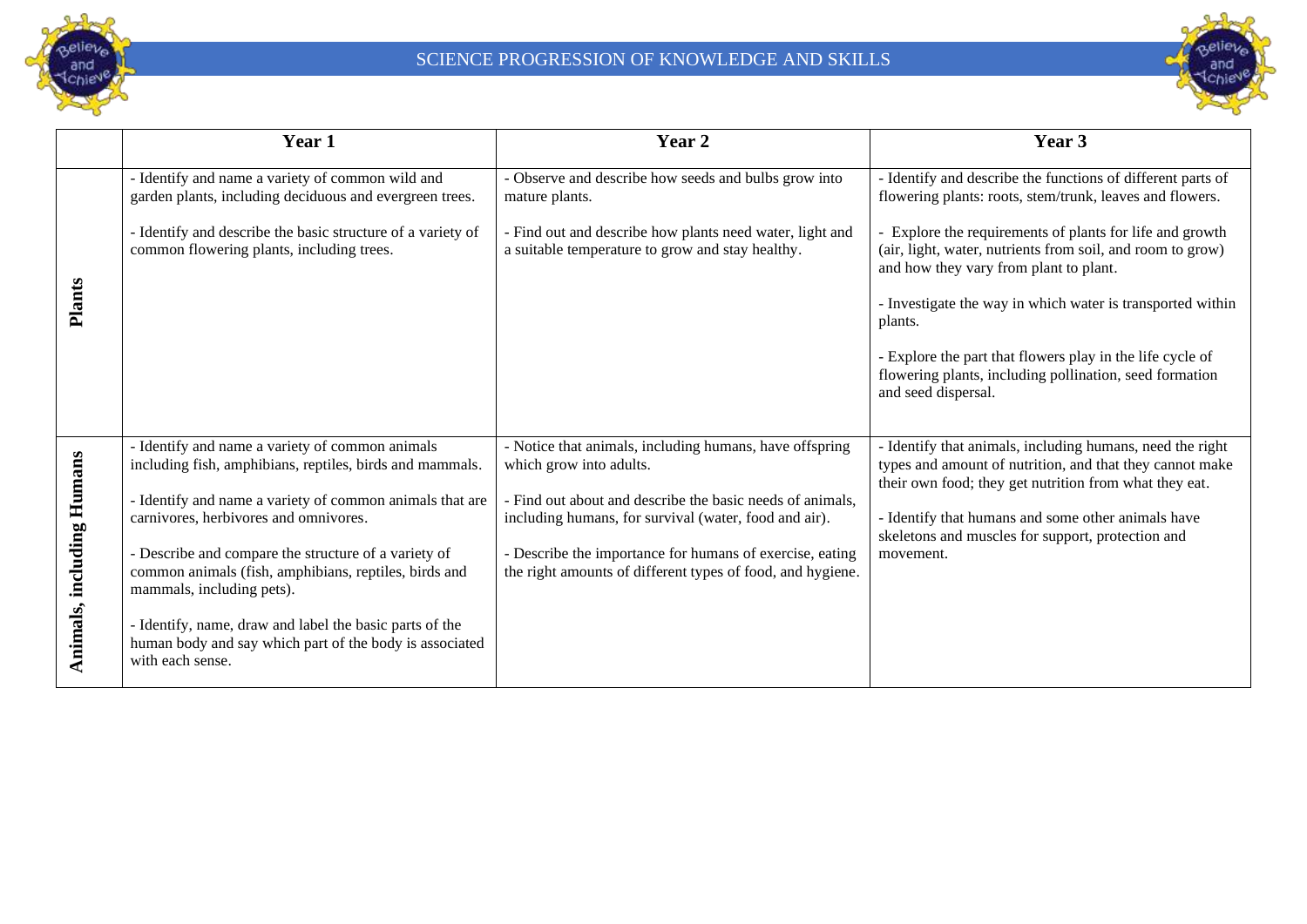



|                                  | Year 1                                       | Year 2                                                                                                                                                                                                                                                                                                                                                                                                                                                                                                                                                                                                                                 | Year 3                                                                                                                                                                                                                                                                                                                                                                                                                                           |
|----------------------------------|----------------------------------------------|----------------------------------------------------------------------------------------------------------------------------------------------------------------------------------------------------------------------------------------------------------------------------------------------------------------------------------------------------------------------------------------------------------------------------------------------------------------------------------------------------------------------------------------------------------------------------------------------------------------------------------------|--------------------------------------------------------------------------------------------------------------------------------------------------------------------------------------------------------------------------------------------------------------------------------------------------------------------------------------------------------------------------------------------------------------------------------------------------|
| Living Things and their Habitats | Topic not a requirement for this year group. | - Explore and compare the difference between things that<br>are living, dead, and things that have never been alive.<br>- Identify that most living things live in habitats to which<br>they are suited and describe how different habitats<br>provide the basic needs of different kinds of animals and<br>plants, and how they depend on each other.<br>- Identify and name a variety of plants and animals in<br>their habitats, including micro-habitats.<br>- Describe how animals obtain their food from plants and<br>other animals, using the idea of a simple food chain, and<br>identify and name different sources of food. | Topic not a requirement for this year group.                                                                                                                                                                                                                                                                                                                                                                                                     |
| Light                            | Topic not a requirement for this year group. | Topic not a requirement for this year group.                                                                                                                                                                                                                                                                                                                                                                                                                                                                                                                                                                                           | - Recognise that they need light in order to see things and<br>that the dark is the absence of light.<br>- Notice that light is reflected from surfaces.<br>- Recognise that light from the sun can be dangerous and<br>that there are ways to protect their eyes.<br>- Recognise that shadows are formed when the light from<br>a light source is blocked by a solid object.<br>- Find patterns in the way that the size of shadows<br>changes. |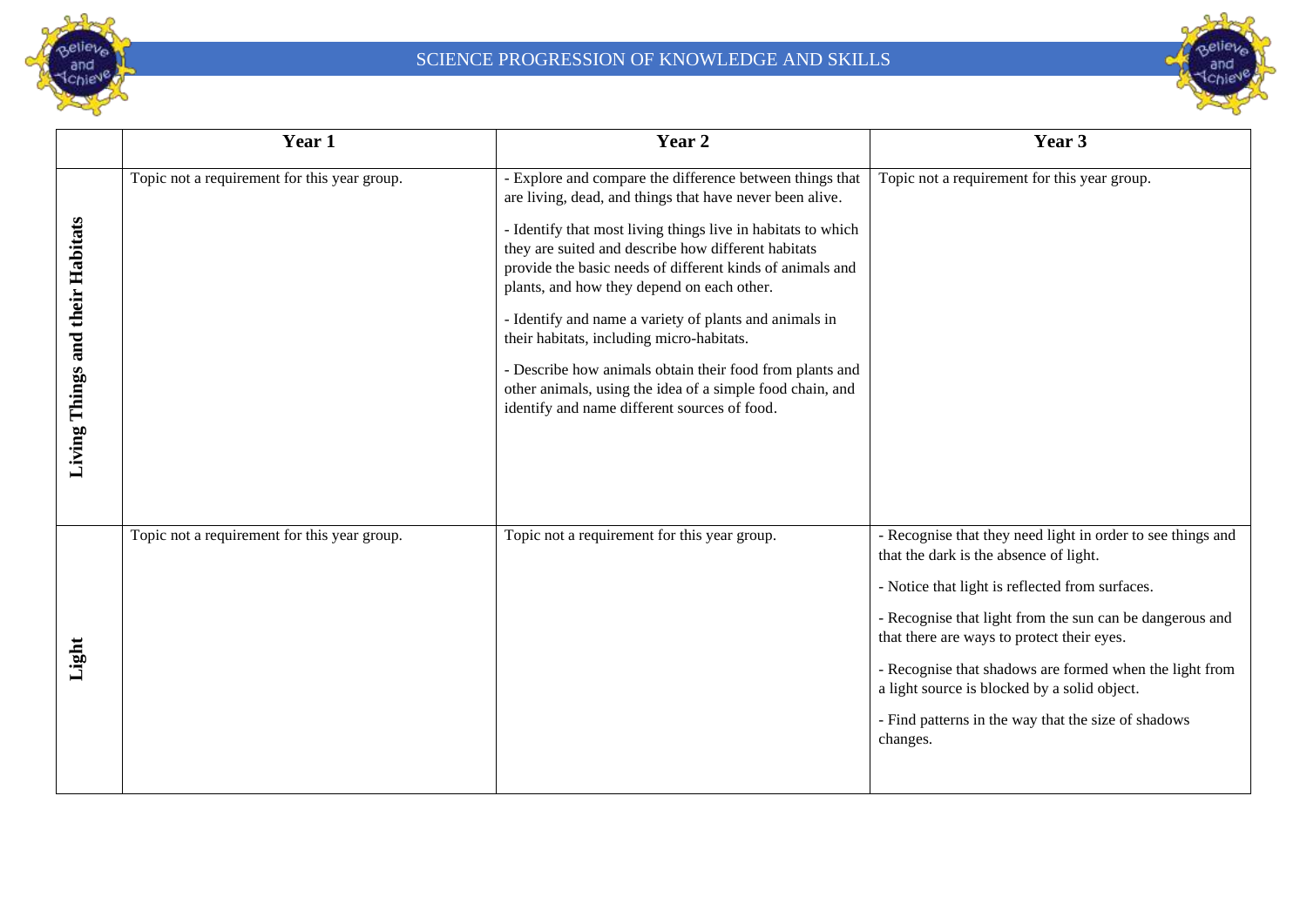



|                           | Year 1                                                                                                                                                                                                                                                                                                                                                                                                                              | Year 2                                                                                                                                                                                                                                                                                                                                                         | Year 3                                                                                                                                                                                                                                                                                                                                                                                                                                                                          |
|---------------------------|-------------------------------------------------------------------------------------------------------------------------------------------------------------------------------------------------------------------------------------------------------------------------------------------------------------------------------------------------------------------------------------------------------------------------------------|----------------------------------------------------------------------------------------------------------------------------------------------------------------------------------------------------------------------------------------------------------------------------------------------------------------------------------------------------------------|---------------------------------------------------------------------------------------------------------------------------------------------------------------------------------------------------------------------------------------------------------------------------------------------------------------------------------------------------------------------------------------------------------------------------------------------------------------------------------|
| <b>Forces and Magnets</b> | Topic not a requirement for this year group.                                                                                                                                                                                                                                                                                                                                                                                        | Topic not a requirement for this year group.                                                                                                                                                                                                                                                                                                                   | - Compare how things move on different surfaces.<br>- Notice that some forces need contact between two<br>objects, but magnetic forces can act at a distance.<br>- Observe how magnets attract or repel each other and<br>attract some materials and not others.<br>- Compare and group together a variety of everyday<br>materials on the basis on whether they are attracted to a<br>magnet, and identify some magnetic materials.<br>- Describe magnets as having two poles. |
| Seasonal<br>Change        | - Observe changes across the four seasons.<br>- Observe and describe weather associated with the<br>seasons and how day length varies.                                                                                                                                                                                                                                                                                              | Topic not a requirement for this year group.                                                                                                                                                                                                                                                                                                                   | - Predict whether two magnets will attract or repel each<br>other, depending on which poles are facing.<br>Topic not a requirement for this year group.                                                                                                                                                                                                                                                                                                                         |
| Materials                 | <b>Everyday Materials</b><br>- Distinguish between an object and the material from<br>which it is made.<br>- Identify and name a variety of everyday materials,<br>including wood, plastic, glass, metal, water, and rock.<br>- Describe the simple physical properties of a variety of<br>everyday materials.<br>- Compare and group together a variety of everyday<br>materials on the basis of their simple physical properties. | <b>Uses of Everyday Materials</b><br>- Identify and compare the suitability of a variety of<br>everyday materials, including wood, metal, plastic, glass,<br>brick, rock, paper and cardboard for particular uses.<br>- Find out how the shapes of solid objects made from<br>some materials can be changed by squashing, bending,<br>twisting and stretching. | <b>Rocks</b><br>- Compare and group together different kinds of rocks on<br>the basis of their appearance and simple physical<br>properties.<br>- Describe in simple terms how fossils are formed when<br>things that have lived are trapped within rock.<br>- Recognise that soils are made from rocks and organic<br>matter.                                                                                                                                                  |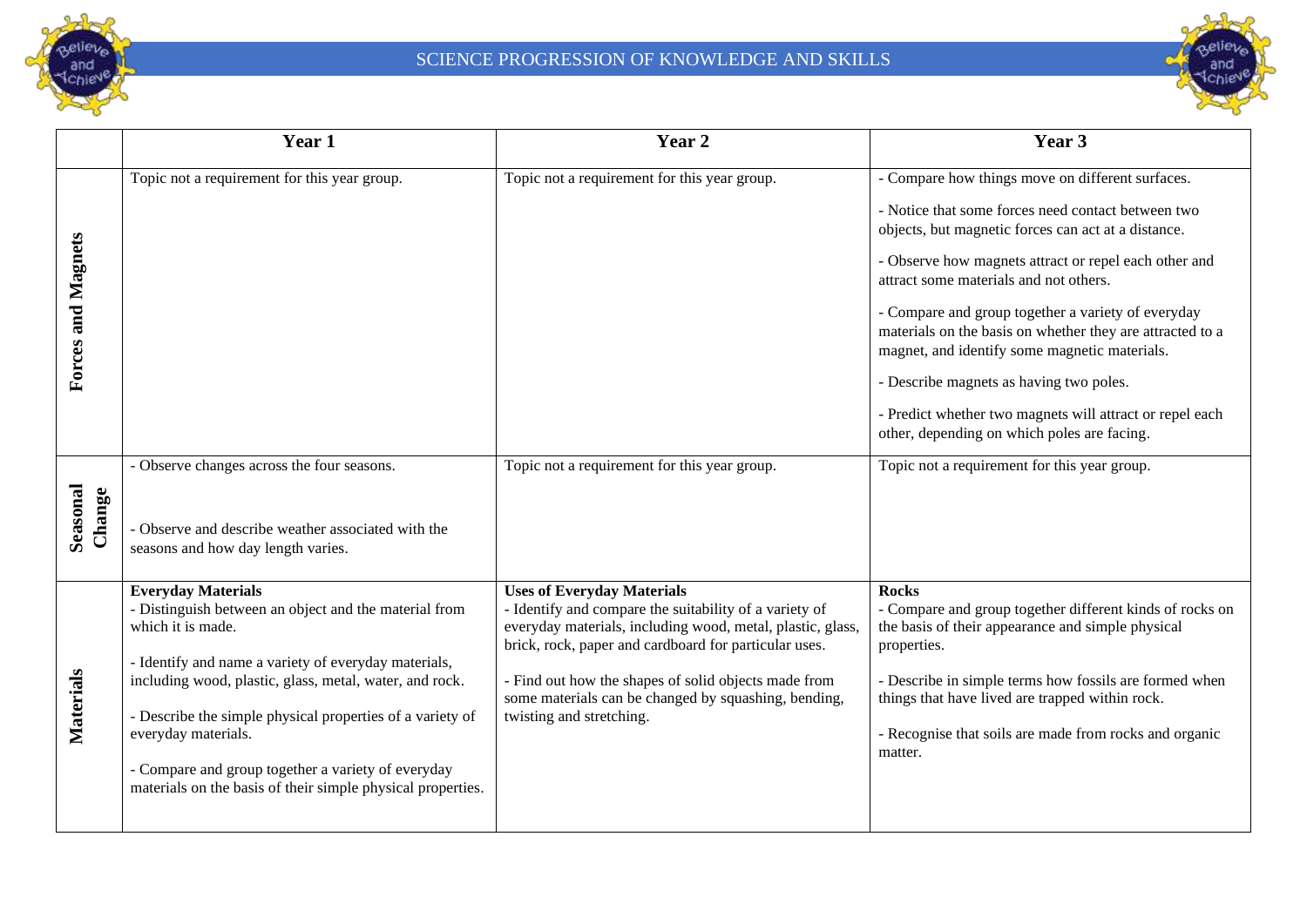



|                                     | Year 4                                                                                                                                                                                                                                                                                                                          | Year 5                                                                                                                                                                          | Year 6                                                                                                                                                                                                                                                                                                                                                     |
|-------------------------------------|---------------------------------------------------------------------------------------------------------------------------------------------------------------------------------------------------------------------------------------------------------------------------------------------------------------------------------|---------------------------------------------------------------------------------------------------------------------------------------------------------------------------------|------------------------------------------------------------------------------------------------------------------------------------------------------------------------------------------------------------------------------------------------------------------------------------------------------------------------------------------------------------|
| <b>Plants</b>                       | Topic not a requirement for this year group.                                                                                                                                                                                                                                                                                    | Topic not a requirement for this year group.                                                                                                                                    | Topic not a requirement for this year group.                                                                                                                                                                                                                                                                                                               |
| Animals, including Humans           | - Describe the simple functions of the basic parts of the<br>digestive system in humans.<br>Identify the different types of teeth in humans and their<br>simple functions.<br>Construct and interpret a variety of food chains,<br>identifying producers, predators and prey.                                                   | - Describe the changes as humans develop to old age.                                                                                                                            | - Identify and name the main parts of the human<br>circulatory system, and describe the functions of the heart,<br>blood vessels and blood.<br>- Recognise the impact of diet, exercise, drugs and<br>lifestyle on the way their bodies function.<br>- Describe the ways in which nutrients and water are<br>transported within animals, including humans. |
| Living Things and their<br>Habitats | - Recognise that living things can be grouped in a variety<br>of ways.<br>- Explore and use classification keys to help group,<br>identify and name a variety of living things in their local<br>and wider environment.<br>Recognise that environments can change and that this<br>can sometimes pose dangers to living things. | - Describe the differences in the life cycles of a mammal,<br>an amphibian, an insect and a bird.<br>- Describe the life process of reproduction in some plants<br>and animals. | - Describe how living things are classified into broad<br>groups according to common observable characteristics<br>and based on similarities and differences, including<br>micro-organisms, plants and animals.<br>- Give reasons for classifying plants and animals based on<br>specific characteristics                                                  |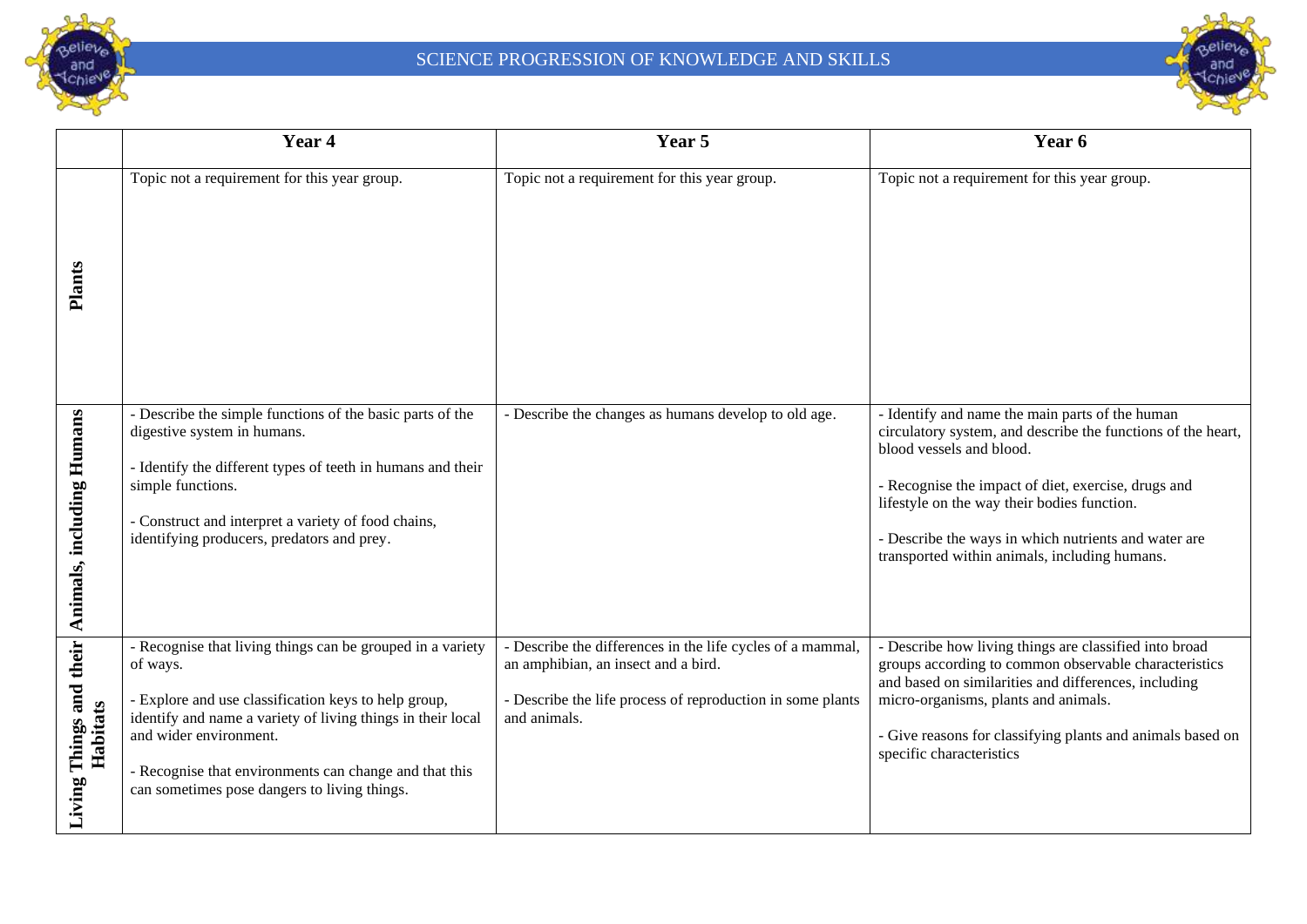



|                          | Year 4                                       | Year 5                                                                                                                                                                                                                                                                                                                                                                                                                  | Year 6                                                                                                                                                                                                                                                                                                                                                                                                                                                                                                  |
|--------------------------|----------------------------------------------|-------------------------------------------------------------------------------------------------------------------------------------------------------------------------------------------------------------------------------------------------------------------------------------------------------------------------------------------------------------------------------------------------------------------------|---------------------------------------------------------------------------------------------------------------------------------------------------------------------------------------------------------------------------------------------------------------------------------------------------------------------------------------------------------------------------------------------------------------------------------------------------------------------------------------------------------|
| Light                    | Topic not a requirement for this year group. | Topic not a requirement for this year group.                                                                                                                                                                                                                                                                                                                                                                            | - Recognise that light appears to travel in straight lines.<br>- Use the idea that light travels in straight lines to explain<br>that objects are seen because they give out or reflect light<br>into the eye.<br>- Explain that we see things because light travels from<br>light sources to our eyes or from light sources to objects<br>and then to our eyes.<br>- Use the idea that light travels in straight lines to explain<br>why shadows have the same shape as the objects that cast<br>them. |
| <b>Force and Magnets</b> | Topic not a requirement for this year group. | <b>Forces only</b><br>- Explain that unsupported objects fall towards the Earth<br>because of the force of gravity acting between the Earth<br>and the falling object.<br>- Identify the effects of air resistance, water resistance<br>and friction, that act between moving surfaces.<br>- Recognise that some mechanisms, including levers,<br>pulleys and gears, allow a smaller force to have a greater<br>effect. | Topic not a requirement for this year group.                                                                                                                                                                                                                                                                                                                                                                                                                                                            |
| Seasonal Change          | Topic not a requirement for this year group. | Topic not a requirement for this year group.                                                                                                                                                                                                                                                                                                                                                                            | Topic not a requirement for this year group.                                                                                                                                                                                                                                                                                                                                                                                                                                                            |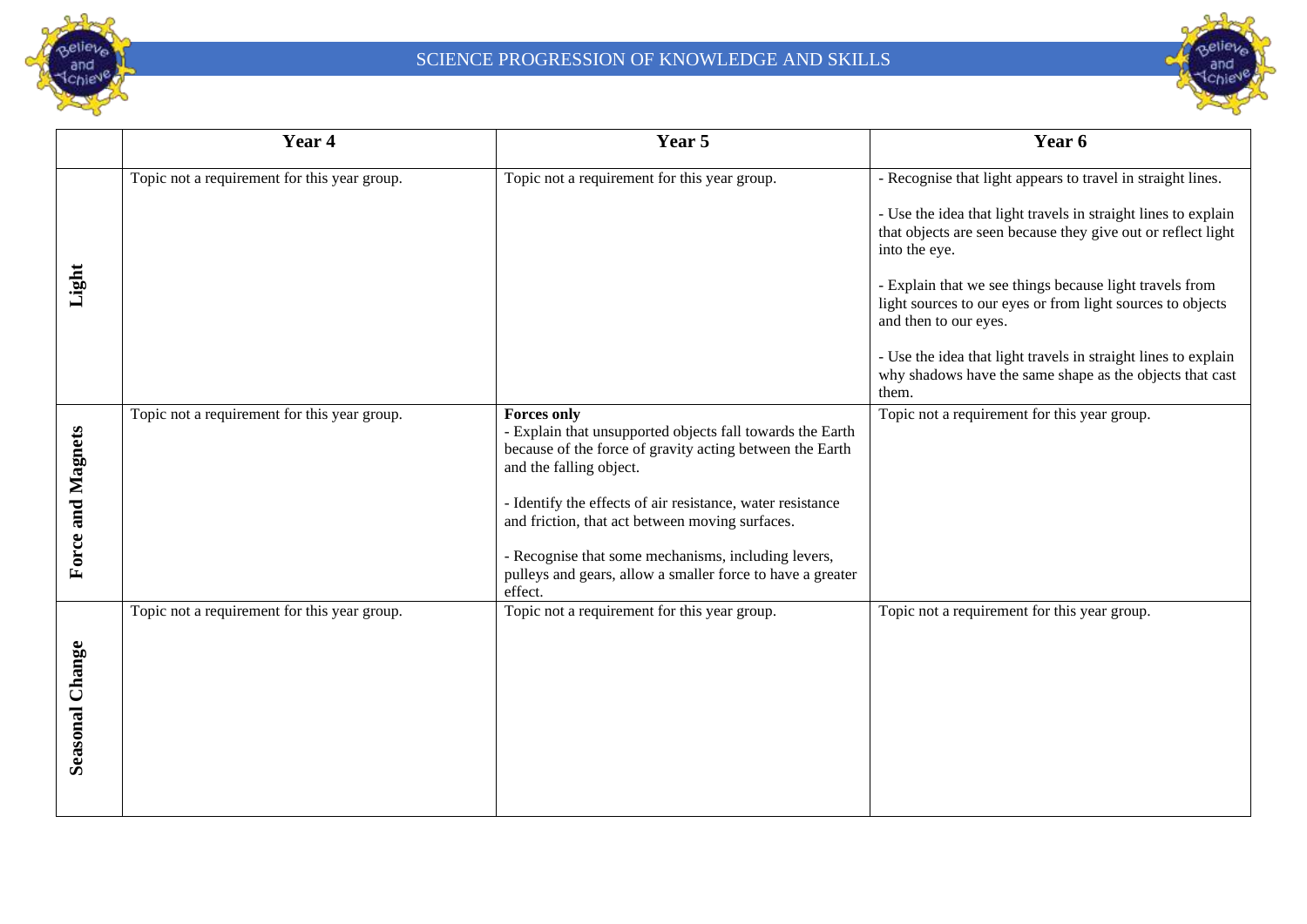



|                        | Year 4                                                                                                                                                                               | Year 5                                                                                                                                                                                                                                                                                                                                                                                                                                                                                                                                                                                                                                                                                                                                                                                                                                                                                                                                                                                                                                                  | Year 6                                       |
|------------------------|--------------------------------------------------------------------------------------------------------------------------------------------------------------------------------------|---------------------------------------------------------------------------------------------------------------------------------------------------------------------------------------------------------------------------------------------------------------------------------------------------------------------------------------------------------------------------------------------------------------------------------------------------------------------------------------------------------------------------------------------------------------------------------------------------------------------------------------------------------------------------------------------------------------------------------------------------------------------------------------------------------------------------------------------------------------------------------------------------------------------------------------------------------------------------------------------------------------------------------------------------------|----------------------------------------------|
| Materials              | Topic not a requirement for this year group.                                                                                                                                         | <b>Properties and Changes of Materials</b><br>- Compare and group together everyday materials on the<br>basis of their properties, including their hardness,<br>solubility, transparency, conductivity (electrical and<br>thermal), and response to magnets.<br>- Know that some materials will dissolve in liquid to<br>form a solution, and describe how to recover a substance<br>from a solution.<br>- Use knowledge of solids, liquids and gases to decide<br>how mixtures might be separated, including through<br>filtering, sieving and evaporating.<br>- Give reasons, based on evidence from comparative and<br>fair tests, for the particular uses of everyday materials,<br>including metals, wood and plastic.<br>- Demonstrate that dissolving, mixing and changes of<br>state are reversible changes.<br>- Explain that some changes result in the formation of<br>new materials, and that this kind of change is not usually<br>reversible, including changes associated with burning<br>and the action of acid on bicarbonate of soda. | Topic not a requirement for this year group. |
|                        | - Compare and group materials together, according to<br>whether they are solids, liquids or gases.                                                                                   | Topic not a requirement for this year group.                                                                                                                                                                                                                                                                                                                                                                                                                                                                                                                                                                                                                                                                                                                                                                                                                                                                                                                                                                                                            | Topic not a requirement for this year group. |
| <b>State of Matter</b> | - Observe that some materials change state when they are<br>heated or cooled, and measure or research the<br>temperature at which this happens in degrees Celsius<br>$(^{\circ}C)$ . |                                                                                                                                                                                                                                                                                                                                                                                                                                                                                                                                                                                                                                                                                                                                                                                                                                                                                                                                                                                                                                                         |                                              |
|                        | - Identify the part played by evaporation and<br>condensation in the water cycle and associate the rate of<br>evaporation with temperature.                                          |                                                                                                                                                                                                                                                                                                                                                                                                                                                                                                                                                                                                                                                                                                                                                                                                                                                                                                                                                                                                                                                         |                                              |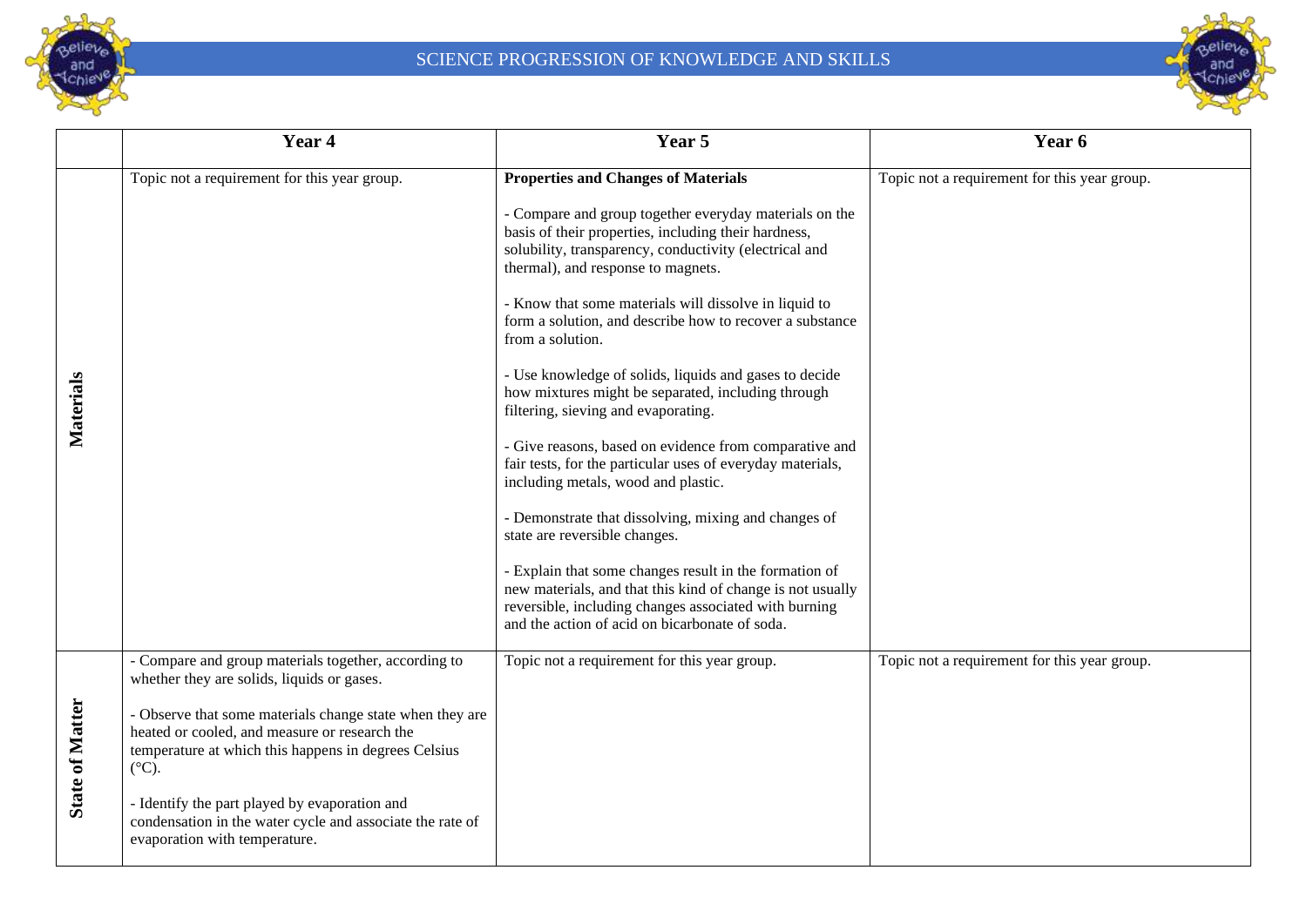



|             | Year 4                                                                                                                                                                                                                                                                                                                                                                                                                                                                                                                                                                        | Year 5                                       | Year 6                                                                                                                                                                                                                                                                                                                                                                                           |
|-------------|-------------------------------------------------------------------------------------------------------------------------------------------------------------------------------------------------------------------------------------------------------------------------------------------------------------------------------------------------------------------------------------------------------------------------------------------------------------------------------------------------------------------------------------------------------------------------------|----------------------------------------------|--------------------------------------------------------------------------------------------------------------------------------------------------------------------------------------------------------------------------------------------------------------------------------------------------------------------------------------------------------------------------------------------------|
|             | - Identify how sounds are made, associating some of<br>them with something vibrating.                                                                                                                                                                                                                                                                                                                                                                                                                                                                                         | Topic not a requirement for this year group. | Topic not a requirement for this year group.                                                                                                                                                                                                                                                                                                                                                     |
|             | - Recognise that vibrations from sounds travel through a<br>medium to the ear.                                                                                                                                                                                                                                                                                                                                                                                                                                                                                                |                                              |                                                                                                                                                                                                                                                                                                                                                                                                  |
| Sound       | - Find patterns between the pitch of a sound and features<br>of the object that produced it.                                                                                                                                                                                                                                                                                                                                                                                                                                                                                  |                                              |                                                                                                                                                                                                                                                                                                                                                                                                  |
|             | - Find patterns between the volume of a sound and the<br>strength of the vibrations that produced it.                                                                                                                                                                                                                                                                                                                                                                                                                                                                         |                                              |                                                                                                                                                                                                                                                                                                                                                                                                  |
|             | - Recognise that sounds get fainter as the distance from<br>the sound source increases.                                                                                                                                                                                                                                                                                                                                                                                                                                                                                       |                                              |                                                                                                                                                                                                                                                                                                                                                                                                  |
| Electricity | - Identify common appliances that run on electricity.<br>- Construct a simple series electrical circuit, identifying<br>and naming its basic parts, including cells, wires, bulbs,<br>switches and buzzers.<br>- Identify whether or not a lamp will light in a simple<br>series circuit, based on whether or not the lamp is part of<br>a complete loop with a battery.<br>- Recognise that a switch opens and closes a circuit and<br>associate this with whether or not a lamp lights in a<br>simple series circuit.<br>- Recognise some common conductors and insulators, | Topic not a requirement for this year group. | - Associate the brightness of a lamp or the volume of a<br>buzzer with the number and voltage of cells used in the<br>circuit.<br>- Compare and give reasons for variations in how<br>components function, including the brightness of bulbs,<br>the loudness of buzzers and the on/off position of<br>switches.<br>- Use recognised symbols when representing a simple<br>circuit in a diagram. |
|             | and associate metals with being good conductors.                                                                                                                                                                                                                                                                                                                                                                                                                                                                                                                              |                                              |                                                                                                                                                                                                                                                                                                                                                                                                  |